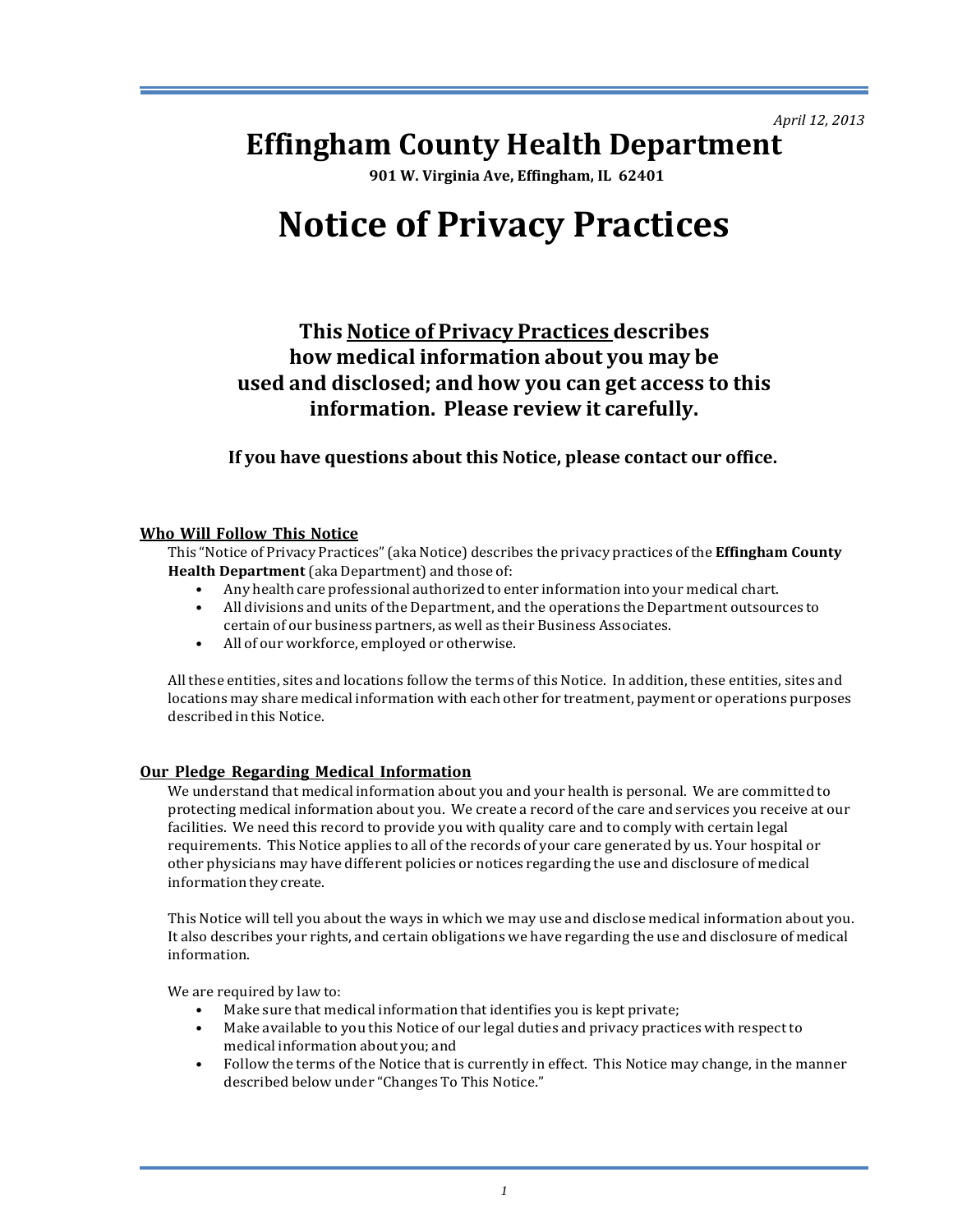The following categories describe different ways that we use and disclose your medical information (also known as Individually Identifiable Health Information (IIHI) and/or Protected Health Information (PHI)). For each category of use or disclosure, we provide examples, but not every use or disclosure in a category is listed. However, all of the ways we are permitted to use and disclose information will fall within one of the categories.

## • **ForTreatment**

We may use medical information about you to provide you with medical treatment or services. We may disclose medical information about you to doctors, nurses, technicians, medical students, or other personnel who are involved in taking care of you. For example, we may forward your records to another specialist to assure that you receive proper care. Also, if you were referred to us by another health care provider, it is likely that we will report back to that provider with information about our diagnosis and plan for treatment.

We may disclose medical information about you to people outside the Department who may be involved in your medical care, such as family members, close friends, clergy or others we use to provide services that are a part of your care. For instance, from time---to---time we may receive calls from concerned family members or close friends to determine if a patient has completed his or her appointment. Unless you have advised us otherwise, in writing, we will let them know your current status with our office. In addition, at some time, it may be necessary for our staff to reach you by telephone in regard to your appointment. Unless otherwise notified by you in writing, we will contact you using numbers you have provided and we may have to leave a voicemail message for you. In certain circumstances, care givers from nursing homes, assisted living centers, etc. will bring a patient to our facility. Often these care givers are exposed to that patient's personal health information.

## • **ForPayment**

We may use and disclose medical information about you so that the treatment and services you receive from us may be billed to and collected from you, an insurance company or health plan or other third party. For example, we may need to give your health plan specific information about treatment you received at our office so your health plan will pay us or reimburse you for the treatment. In addition, we, or our representatives, may discuss payment issues with family members or others involved in the process of paying for medical treatment you have received. We may also tell your health plan about a treatment you are going to receive to obtain prior approval or to determine whether your plan will cover the treatment. We may have our bills and payment arrangements outsourced to one or more third---party service providers who issue, process and collect bills on our behalf. Each of these is governed by the same health care information disclosure and confidentiality laws that we must follow.

## • **For Health CareOperations**

We may use and disclose medical information about you for our Department operations. These uses and disclosures are necessary to run our Department and make sure that all our patients receive quality care. For example, we may use medical information to review our treatment and services, and to evaluate the performance of our staff in caring for you. We may also combine medical information about many of our patients to decide what additional services we should offer, what services are not needed, and whether certain new treatments are effective. We may also disclose information to doctors, nurses, technologists, medical students, and other members of our staff for review and learning purposes.

## • **Treatment Alternatives**

We may use and disclose medical information to tell you about health---related benefits or services that may be of interest to you.

## • **Business Associates**

On occasion the Department may use outside organizations to provide business services. Business Associates that will be exposed to your health information are required to comply with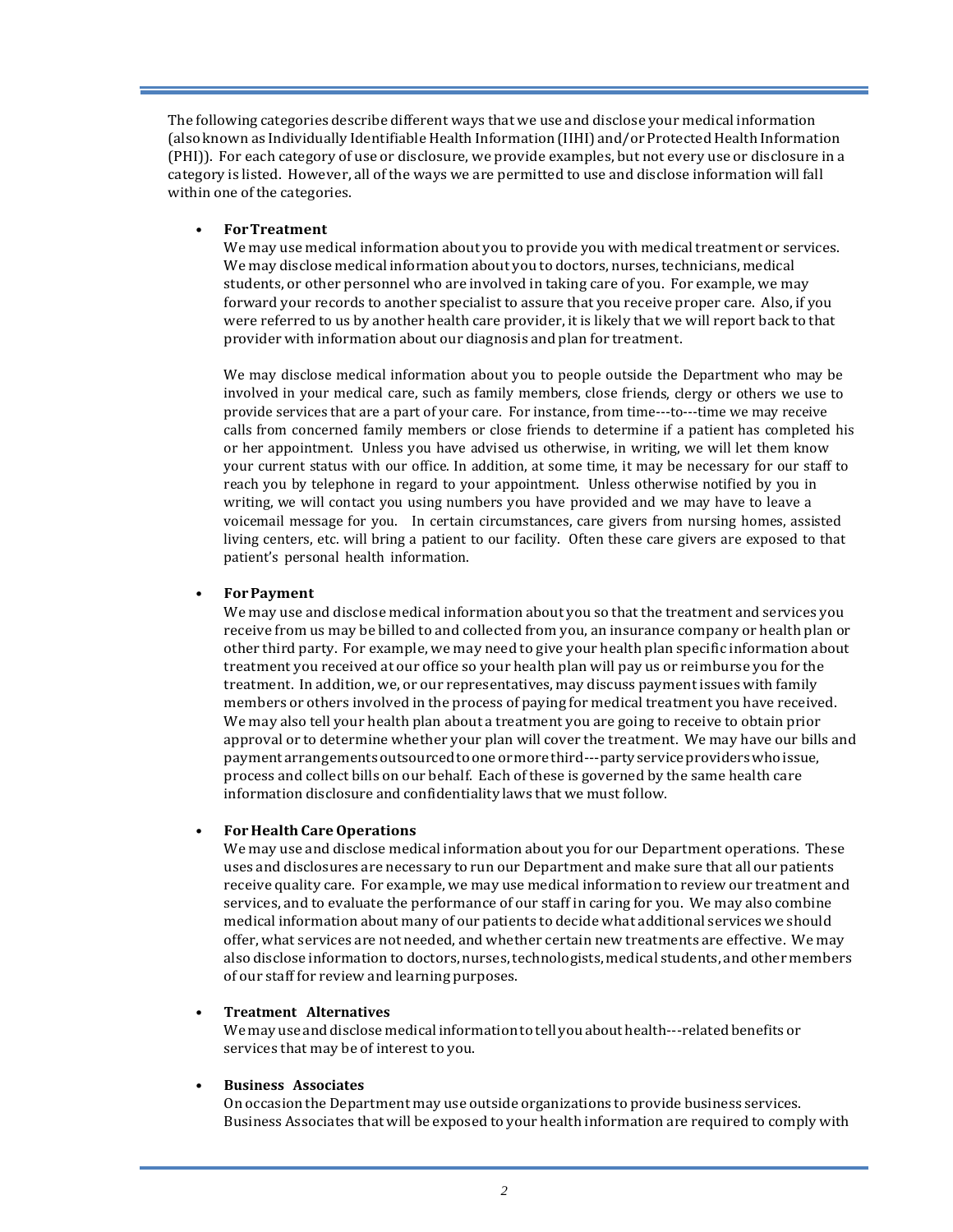all the same HIPAA administrative, physical and technical safeguard requirements that apply to the Department. Also, if the business associate contracts with a third party, they too must comply with all HIPAA rules.

### • **As Required By Law**

We will disclose medical information about you when required to do so by federal, state or local law.

## • **To Avert A Serious Threat To Health Or Safety**

We mav use and disclose medical information about you when necessary to prevent a serious threat to your health and safety, or the health and safety of the public, or another person. Any disclosure, however, would only be to someone able to help prevent the threat.

#### • **Special Situations**

We may also use and disclose medical information about you in the situations described under "Special Situations," below.

## **Other Uses Of Medical Information**

Other uses and disclosures of medical information not covered by this Notice, or the laws that apply to us, will be made only with your written authorization. A form for such authorizations, both those that you request and those that we request, is available from our office. If you give us an authorization, you may later revoke that permission in writing at any time. If you revoke your permission, we will no longer use or disclose medical information about you for the reasons covered by your written authorization. In that case, however, we will be unable to take back any disclosures we have already made with your permission, and we will still be required to retain our records of the care that we provided to you.

## **Special Situations** *(Including but notlimited to…)*

#### **Military andVeterans**

If you are a member of the armed forces, we may release medical information about you as required by military command authorities, or in some cases, if needed to determine benefits to the Department of Veterans Affairs.

#### **Public HealthRisks**

We may disclose medical information about you for public health activities. These activities generally include the following:

- To prevent or control disease, injury or disability;
- To report births and deaths;
- To report child abuse or neglect;
- To report reactions to medications or problems with products;
- To notify people of recalls of products they may be using;
- To notify a person who may have been exposed to a disease or may be at risk for contracting or spreading a disease or condition; and/or
- To notify the appropriate government authority if we believe a patient has been the victim of abuse, neglect or domestic violence. We will only make this disclosure when required or authorized by law.

#### **HealthOversightActivities**

We may disclose medical information to a health oversight agency for activities authorized by law. These oversight activities include, for example, audits, investigations, inspections, and licensure. These activities are necessary for the government to monitor the health care system, government programs, and compliance with civil rights laws.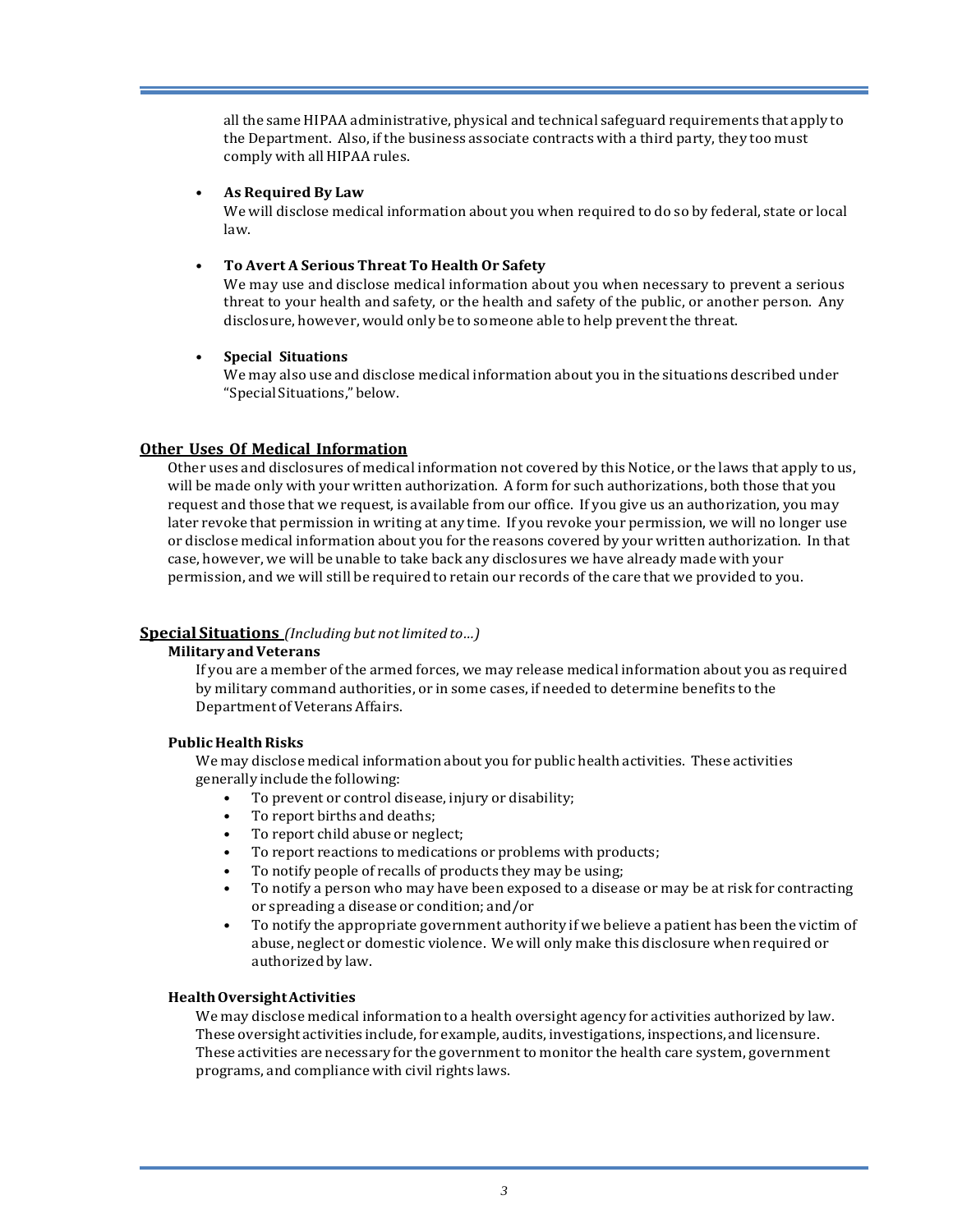#### **Immunization Reporting**

The Department may disclose proof of immunization to a school where law requires a school to have such information. Written authorization for this disclosure is not required, however, the Department will obtain agreement to this release, which may be oral, from a parent, guardian or other person acting in *loco* parentis for the individual, or from the individual himself or herself, if the individual is an adult or emancipated minor.

#### **OutsideUse**

It is a violation of Department Policy to use patient PHI for Marketing, Research or to sell PHI in any way. Under no circumstances will the Department engage in these activities.

#### **Fundraising**

It is a violation of Department Policy to use patient PHI for fundraising purposes. The Department will not contact patients to conduct fundraising activities using PHI as a source of identification.

#### **Lawsuits andDisputes**

If you are involved in a lawsuit or a dispute, we may disclose medical information about you in response to a court or administrative order. We may also disclose medical information about you in response to a subpoena, discovery request, or other lawful process by someone else involved in the dispute, but only if efforts have been made to tell you about the request or to obtain an order protecting the information requested.

#### **LawEnforcement**

We may release medical information if asked to do so by a law enforcement official:

- In response to a court order, subpoena, warrant, summons or similar process;
- To identify or locate a suspect, fugitive, material witness, or missing person;
- About the victim of a crime if, under certain limited circumstances, we are unable to obtain the person's agreement:
- About a death we believe may be the result of criminal conduct;
- About criminal conduct at our practice; and
- In emergency circumstances to report a crime; the location of the crime or victims; or the identity, description or location of the person who committed the crime.

#### **Coroners,Medical Examiners and Funeral Directors**

We may release medical information to a coroner or medical examiner. This may be necessary, for example, to identify a deceased person or determine the cause of death.

#### **Decedents**

A decedent's PHI is protected for 50 years after the individual's death. After that point, the information is no longer considered PHI.

#### **National Security,Intelligence and Federal Protective ServiceActivities**

We may release medical information about you to authorized federal officials for intelligence, counterintelligence, and other national security activities authorized by law, and to authorized federal officials where required to provide protection to the President of the United States, other authorized persons or foreign heads of state or conduct special investigations.

#### **Inmates**

If you are an inmate of a correctional institution or under the custody of a law enforcement official, we may release medical information about you to the correctional institution or law enforcement official where necessary for the institution to provide you with health care; to protect your health and safety or the health and safety of others; or for the safety and security of the correctional institution.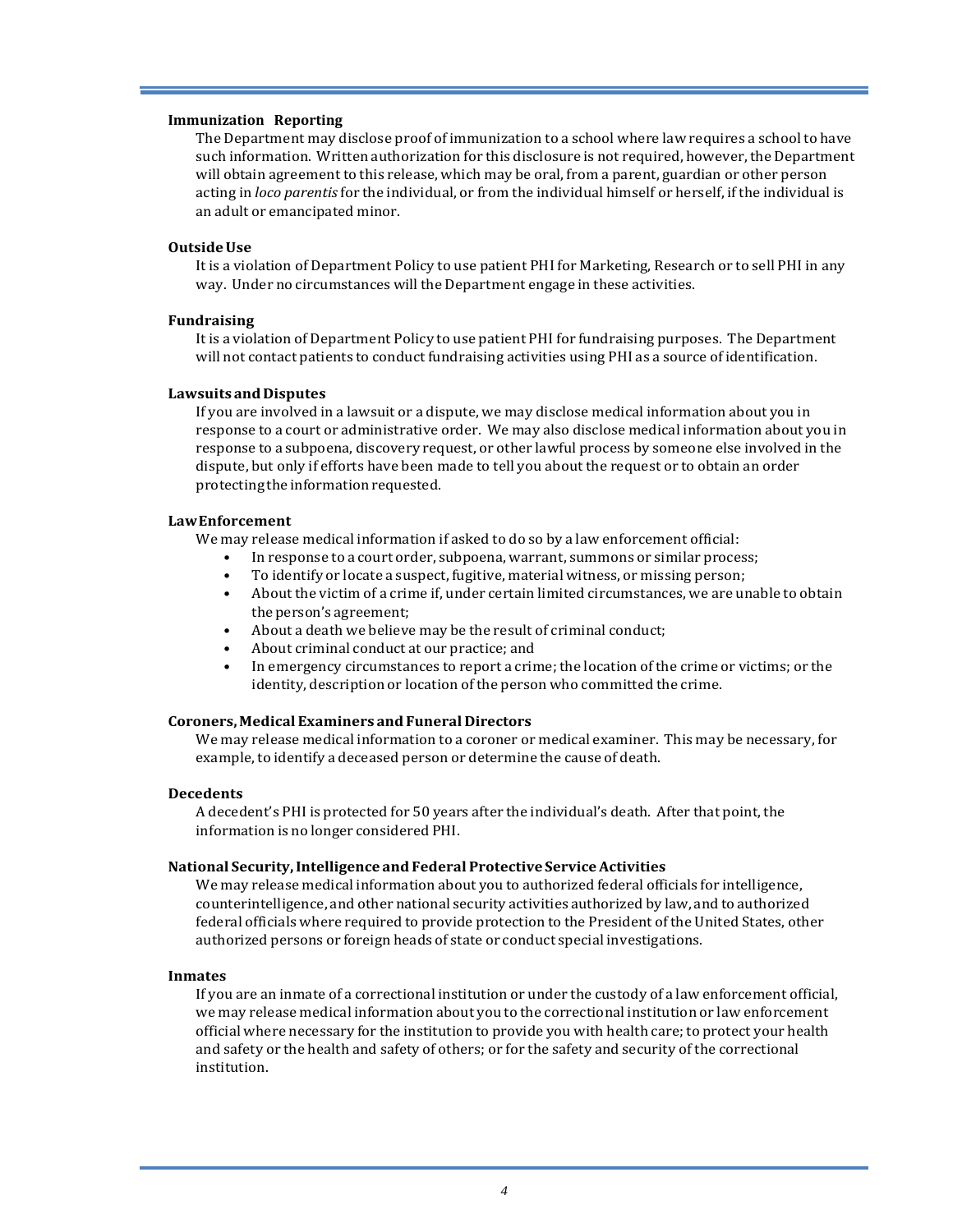## **Your Rights Regarding Medical Information About You**

You have the following rights regarding medical information we maintain about you:

#### • **Rightto Inspect and Copy**

You have the right to inspect and request a copy of medical information that may be used to make decisions about your care. Usually, this includes medical and billing records, but does not include psychotherapy notes.

You may request an electronic copy of your PHI that is maintained electronically. The Department will provide an electronic copy in the form requested, if readily producible, or if not, in a readable electronic form and format as agreed by you and the Department

You must submit any request to inspect and copy your medical records to our staff, in writing. (A form for that request is available from our office.) If you request a copy of your information, we may charge a fee for the costs of copying, mailing or other supplies associated with your request.

We may deny your request in certain very limited circumstances. If you are denied access to medical information, you may request that the denial be reviewed. Another health care professional chosen by our staff will review your request and the denial. The person conducting the review will not be the person who denied your request. We will comply with the outcome of that review.

#### **Right to Amend**

If you feel that medical information we have about you is incorrect or incomplete, you may ask us to amend the information. You have the right to request an amendment for as long as the information is kept by or for our Department. You must submit any request for an amendment to our staff, in writing. (A form for that request is available from our office.) Your written request must provide a reason that supports your request.

We may deny your request for an amendment if it is not in writing, or does not include a reason to support the request. In addition, we may deny your request if you ask us to amend information that:

- Was not created by us, unless the person or entity that created the information is no longer available to make the amendment;
- Is not part of the medical information kept by or for our Department.
- Is not part of the information which you are permitted to inspect and copy; or
- Is accurate and complete.

## • **Rightto an Accounting of Disclosures**

You have the right to request an "accounting of disclosures." This is a list of the disclosures we have made of medical information about you, with some exceptions. The exceptions are governed by federal health privacy law, and may include:

- Many routine disclosures for treatment, payment and operations; and
- Disclosures to you.

You must submit any request for an accounting of disclosures to our office, in writing. (A form for that request is available from our office.) Your written request must state a time period, which may not be longer than six years. The first report you request within a 12--month period will be free. For additional reports, we may charge you for the costs of providing the report. We will notify you of the cost involved, and you may choose to withdraw or modify your request at that time before any costs are incurred.

## **Right to Request Restrictions**

You have the right to request a restriction or limitation on the medical information we use or disclose about you for treatment, payment or health care operations. You also have the right